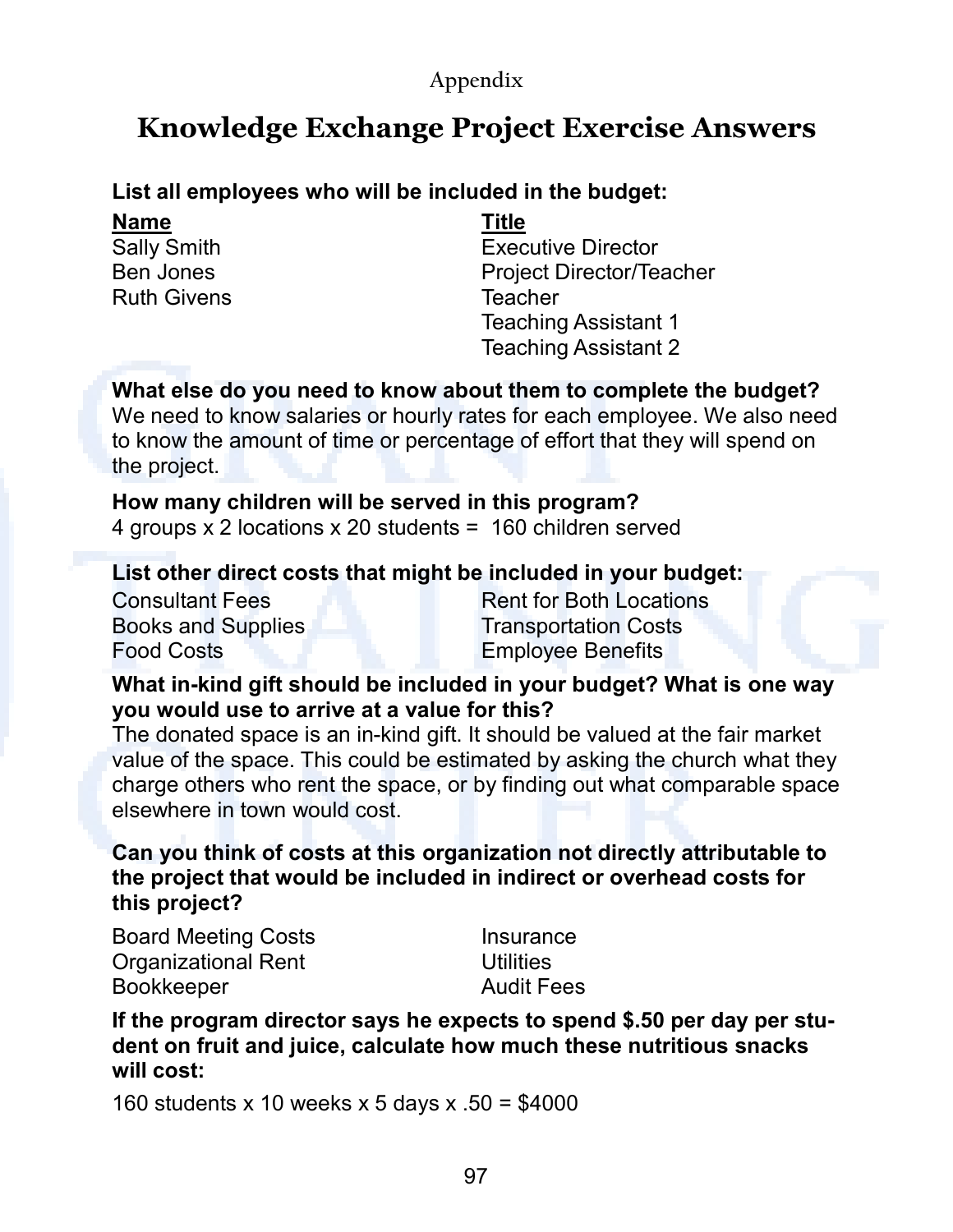## **Appendix**

# **Pleasant Valley Community Center**

## **Knowledge Exchange Project Budget Fiscal 2017**

## **Support:**

|        | In-kind donation<br>Pledge or received to date<br>Amount remaining to be raised |                      |                 | \$5,200.00(1)<br>\$5,000.00(2)<br>\$101,730.00 |
|--------|---------------------------------------------------------------------------------|----------------------|-----------------|------------------------------------------------|
|        | <b>Total Support</b>                                                            |                      |                 | \$111,930.00                                   |
| Costs: |                                                                                 |                      |                 |                                                |
|        | Personnel Costs (3)<br>Salaries:                                                | <b>Annual Salary</b> | Project %       |                                                |
|        | Sally Smith, ED                                                                 | \$75,000.00          | 10 <sup>°</sup> | \$7,500.00                                     |
|        | Ben Jones, PD/Instructor                                                        | \$40,000.00          | 50              | \$20,000.00                                    |
|        | Ruth Givens, Instructor<br>Two teaching assistants                              | \$40,000.00          | 25              | \$10,000.00<br>\$18,000.00(4)                  |
|        | <b>Sub-Total</b>                                                                |                      |                 | \$55,500.00                                    |
|        | Payroll taxes and<br>fringe benefits                                            |                      | 25              | 13,875.00                                      |
|        | <b>Total Personnel Costs</b>                                                    |                      |                 | 69,375.00                                      |
|        | <b>Other Than Personnel Costs:</b>                                              |                      |                 |                                                |
|        | Consultants-Evaluation                                                          |                      |                 | \$5,000.00(5)                                  |
|        | Books and Other Reading Materials                                               |                      |                 | \$2,400.00(6)                                  |
|        | Rent                                                                            |                      |                 | \$5,200.00 (7)                                 |
|        | In-Kind Rent<br>Van                                                             |                      |                 | \$5,200.00(1)                                  |
|        | <b>Nutritious Snacks</b>                                                        |                      |                 | \$1,800.00(8)<br>\$4,000.00(9)                 |
|        | <b>Supplies</b>                                                                 |                      |                 | \$300.00                                       |
|        | <b>Total Direct Costs</b>                                                       |                      |                 | \$93,275.00                                    |
|        | <b>Administrative Costs</b>                                                     |                      |                 | \$18,555.00 (10)                               |
|        | <b>TOTAL COSTS</b>                                                              |                      |                 | \$111,930.00                                   |